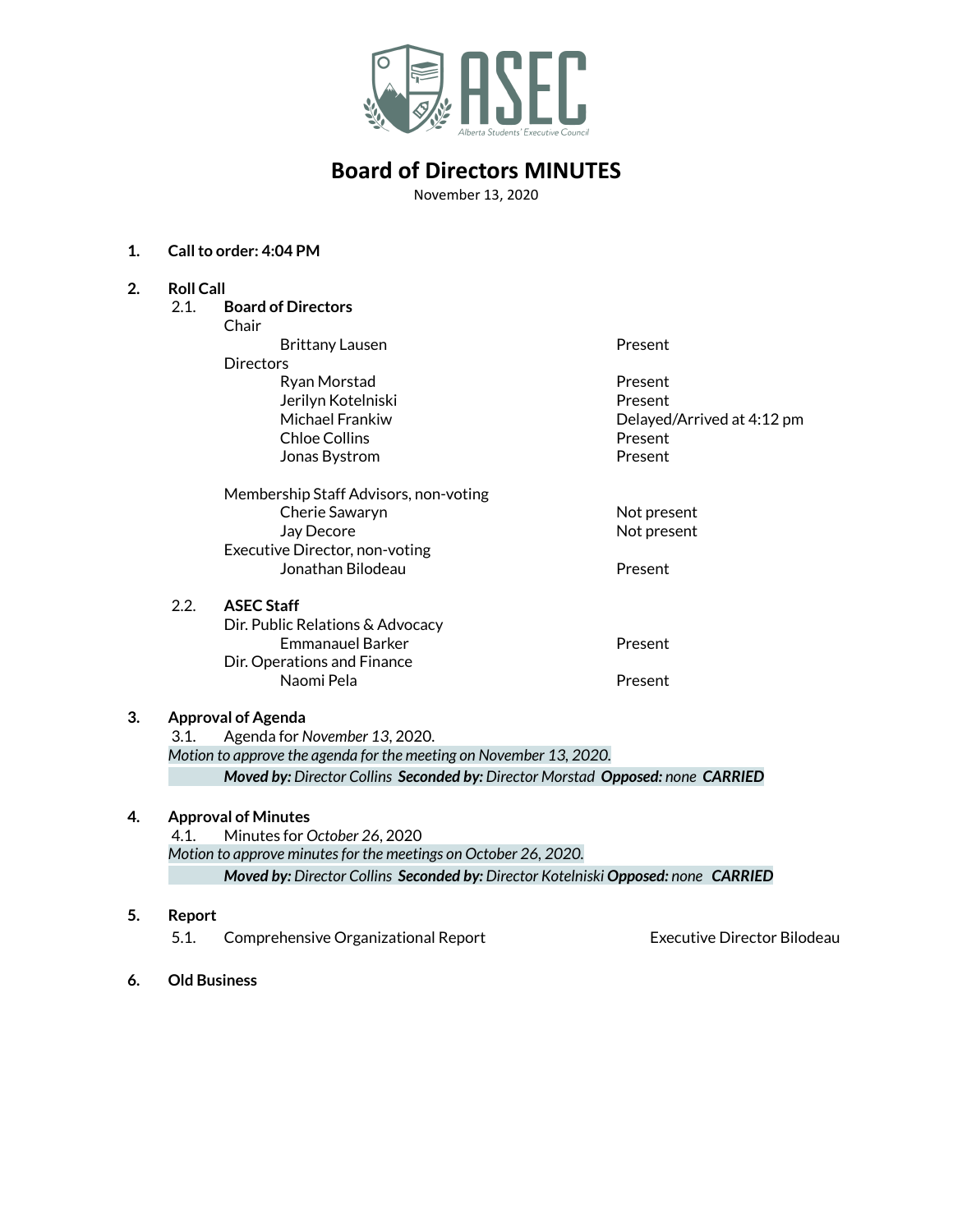

November 13, 2020

### **7. Discussion Items**

7.1. Canadian Student Advocacy Coalition **Communist Construction** Director Collins

- Director Collins provided some background information to the group regarding the Advocacy Coalition's activity in the past few weeks, including:
	- The development meetings that have taken place so far, specifically the process that the group went through to create resources. Meetings took place over the summer, drafting and revising documents over time and through discussion. Lack of participation from Western students in the Federal landscape emphasizes the need for the coalition to move forward.
	- Alberta Caucus Representatives (the process and structure decided on by the coalition, being brought forward at the conference)
	- Federal Advocacy Priorities (the process of deciding which priorities to take forward to the federal government)
- Director Barker also provided some context and information regarding the Federal Advocacy Goals Conference, referring specifically to the Canadian Student Advocacy Coalition Founding Document and its content. He also provided additional information:
	- The document is an MOU between all of the student organizations involved.
	- Representatives need to be selected and will assume their role until new representatives are selected the following year.
	- Federal priorities NWPA, BCFS, SK topics discussed: Internet broadband announcement; Fast-track to PR; Interest-free student loans; WIL, economic recovery through Post Secondary (youth employment).
	- A member posed a question regarding membership; if another SA wants to join the coalition, could they?
		- Director Barker stated that the group has had numerous discussions on the topic and that those processes are still being ironed out.
	- ED Bilodeau provided some clarification:
		- Umbrella groups are the members, as opposed to the individual SA. This plays a part in the decision making process.
		- Representative positions are limited, in order to limit decision makers = efficiency.
		- The ASEC internal process is still in development an Advocacy Advisory Council was proposed  $\rightarrow$  well received.
			- Proposed a motion to create a subcommittee of the Board for the Federal group.
	- 7.2. Alberta 2030 Student Roundtable Tuition Response Chair Lausen - Chair Lausen brought up the recommendations put forward by the AB2030 consultant and asked if the group has any thoughts regarding ASEC's potential response to that proposal.
		- ACTION ITEM for staff: prepare a strategic response to tuition deregulation.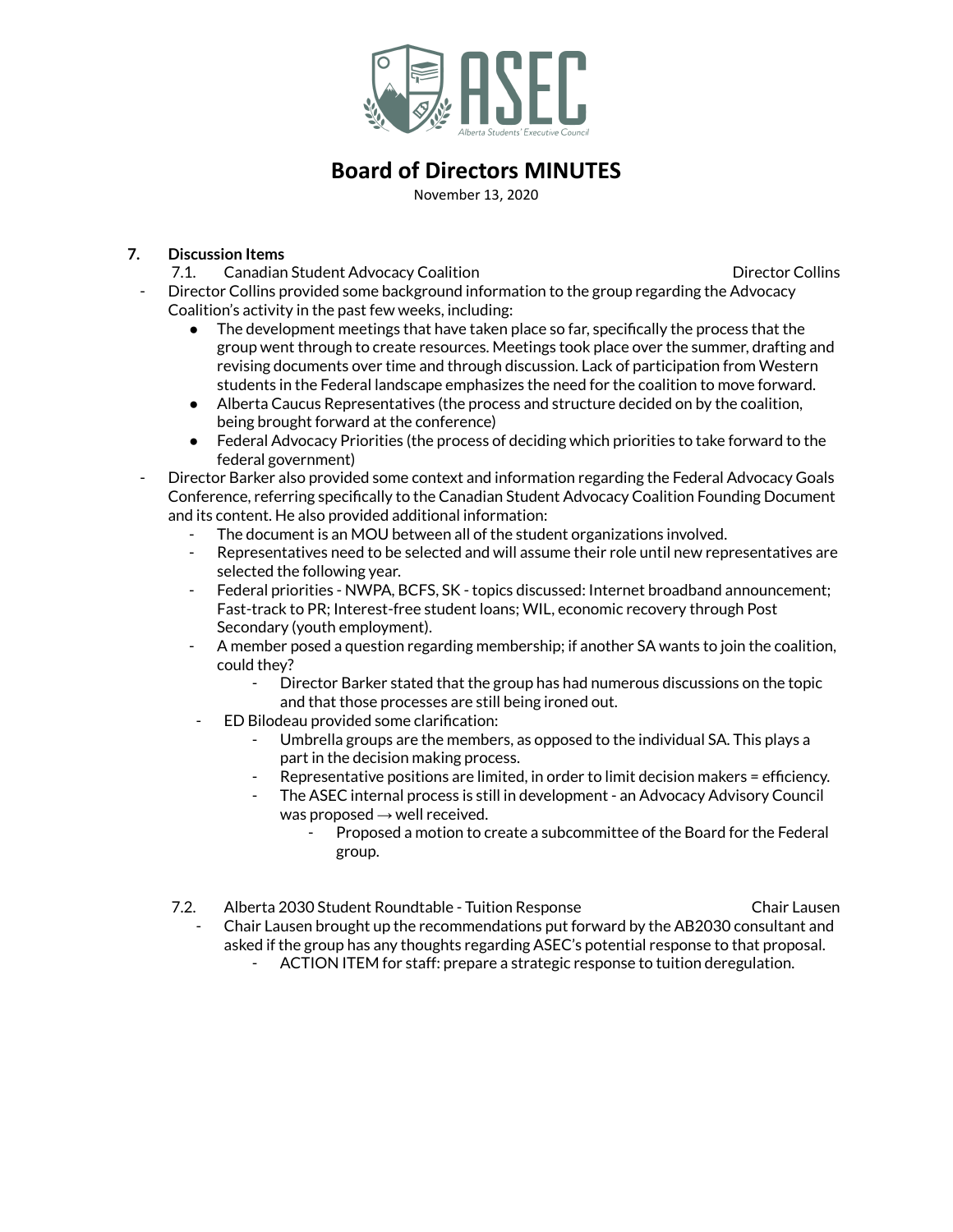

November 13, 2020

### **8. Decision items**

8.1. Canadian Student Advocacy Coalition - Document **Director Colling** Director Collins

*Motion to approve the adoption of the Canadian Student Advocacy Coalition Founding Document as presented.*

*Moved by: Director Collins Seconded by: Director Frankiw Opposed: none CARRIED*

8.2. Canadian Student Advocacy Coalition - Representatives Executive Director Bilodeau *Motion to appoint Chair Lausen and Director Collins asthe voting representativesto the Canadian Advocacy Coalition, as per the founding documents.*

*Moved by: Director Frankiw Seconded by: Director Bystrom Opposed: none CARRIED*

*Director Barker opened the floor forself nominations:*

- *- Chair Lausen nominates herself and Director Collins*
- *- Director Collins nominates herself and Chair Lausen*

*Motion to amend the main motion to replace the first blank with Chair Lausen and the second blank with Director Collins.*

*Moved by: Director Morstad Seconded by: Director Bystrom Opposed: none CARRIED*

*Motion to strike an ad-hoc committee to act as an advisory committee to the two AB Caucus representatives of the Western Canadian Advocacy Coalition.*

*Moved by: Director Bystrom Seconded by: Director Kotelniski Opposed: none CARRIED*

8.3. Canadian Student Advocacy Coalition - Priorities **Bilgen Colling Contact Colling** *Motion to adopt fast-track to Permanent Residency for internationalstudents, Canadian Student Internship Program, and Indigenous Funding and Support asthe ASEC Alberta Caucusfederal priorities, as per the founding documents.*

*Moved by: Director Morstad Seconded by: Director Frankiw Opposed: none CARRIED*

*Priorities being considered:*

- *- The removal of interest on Canadian Federal Student Loans*
- *- Improvement on funding → Post Secondary Student Support Program*
- *- Fast-track to Permanent Residency for internationalstudents*
- *- Rural broadband internet infrastructure*
- *- Utilization of We Charity money for the Canadian Student Internship Program*
- *- Funding for Open Educational Resources*

*Motion to amend the main motion to replace the first blank with 'fast-track to Permanent Residency for internationalstudents', the second blank with 'Canadian Student Internship Program', and the third blank with 'Indigenous Funding and Support'.*

*Moved by: Director Bystrom Seconded by: Director Frankiw Opposed: none CARRIED*